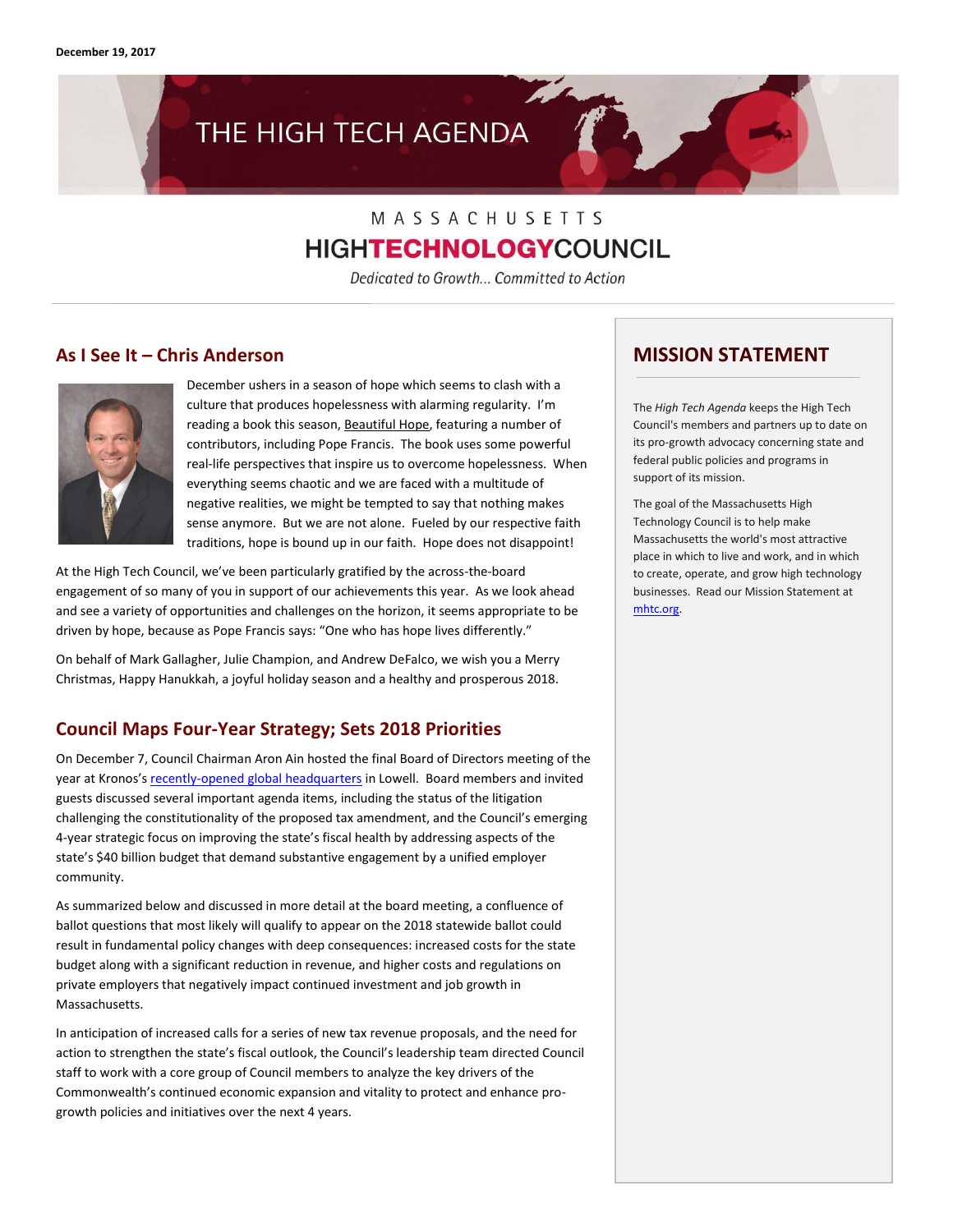## **Opening Brief Filed in Challenge to Unconsitutional Tax Amendment**

On December 11, attorneys for the Council and our co-plaintiffs filed with the Massachusetts Supreme Judicial Court ou[r opening brief](http://www.mhtc.org/wp-content/uploads/2017/12/Anderson-v.-Healey-Final-Opening-Brief.pdf) in support of our case that the graduated income surtax initiative petition is unconstitutional. The brief unveiled for the first time the full measure of our arguments against the constitutionality of the initiative petition.

Prepared by the Goodwin Procter legal team lead by Kevin Martin, the brief outlines in detail the three critical ways in which the proposal violates the requirements and restrictions of Article 48 of the Massachusetts Constitution, which specifies the limits of the initiative petition process the proponents seek to use.

First, the initiative petition improperly combines three unrelated subjects by establishing a graduated income tax, and mandating that the money raised be spent only on education and transportation. Second, it improperly allocates funding by requiring that all revenue raised by the new tax be spent "only" on education and transportation. Finally, it improperly attempts to set taxes in the Constitution, outside of the Legislature's control.

The looming federal tax changes being finalized by Congress are a real-world and real-time reminder of the critical importance of preserving legislative control over state taxation and fiscal decisions. In New York and New Jersey, legislative leaders have announced that they [will halt efforts to raise state taxes on high income earners](http://www.nydailynews.com/news/politics/n-y-millionaire-tax-hike-drop-trump-bill-passes-article-1.3690749) if federal tax changes eliminate the deductibility of state and local taxes. Should the Massachusetts Constitutional Amendment pass, our legislature would be unable to react as to similar economic and policy changes in the future.

A December 12 Boston Herald editorial entitle[d Three Legal Strikes](http://www.mhtc.org/editorial-three-legal-strikes/) praised the Council's litigation effort and a December 13 piece by Boston Globe columnist Jeff Jacoby opined "If the [SJC Sticks to Precedent, the Initiative is Going Nowhere](http://www.mhtc.org/wp-content/uploads/2017/12/BostonGlobe_IfSJCStickstoPrecedent_12132017.pdf)".

The Attorney General and intervening defendant Raise Up Massachusetts will file their briefs on January 12. Our counsel will file a reply brief on January 26 and the case will be argued before the SJC on Monday, February 5, 2018. A decision from the court is anticipated in the spring of 2018.

To learn more about how you can support this effort, contac[t Chris Anderson.](mailto:chris@mhtc.org)

### **CEO Perspectives MATTER: Fall 2017 MATTERS Executive Competiveness Insight Survey**

The semi-annual MATTERS Executive Competiveness Insight Survey provides the Council with a unique opportunity to align and analyze the views of CEOs and senior executive leaders from the Massachusetts' technology economy with dynamically curated data from the Council's [Massachusetts Technology Talent and Economic Reporting System.](http://matters.mhtc.org/) Our analysis of the **Fall 2017 MATTERS Survey** reveals a number of compelling and actionable findings. Technology leaders are generally upbeat about Massachusetts, but their concerns about the future health of the business climate are evident.

- 84% say Massachusetts is a good or excellent place today to do business (up from 72% a year ago).
- 79% say Massachusetts business conditions will hold steady or improve (down from 90% a year ago).

Underlying that decline are troubling policy proposals and business conditions that drive increasing concern among technology leaders, including business costs, infrastructure and the availability of talent. The following are among the 3 challenges and concerns that keep folks

#### **BOARD OF DIRECTORS**

Analog Devices, Inc. Bain Capital Private Equity Bentley University Boston Scientific Corporation Brooks Automation, Inc. Care.com Carruth Capital LLC Choate Hall & Stewart LLP CIO Magazine (Editor Emeritus) Continuum Managed Services LLC Dassault Systèmes Deloitte Dunn Rush & Co. LLC Ernst & Young LLP Goodwin Procter LLP Jenzabar, Inc. KPMG LLC Kronos Incorporated Mercury Systems, Inc. MilliporeSigma MKS Instruments, Inc. Northeastern University Parthenon-EY People's United Bank PTC Putnam Investments Raytheon Company Stratus Technologies Inc. The Charles Stark Draper Laboratory Inc. The Kraft Group The MITRE Corporation The University of Massachusetts System Trinity Partners LLC Worcester Polytechnic Institute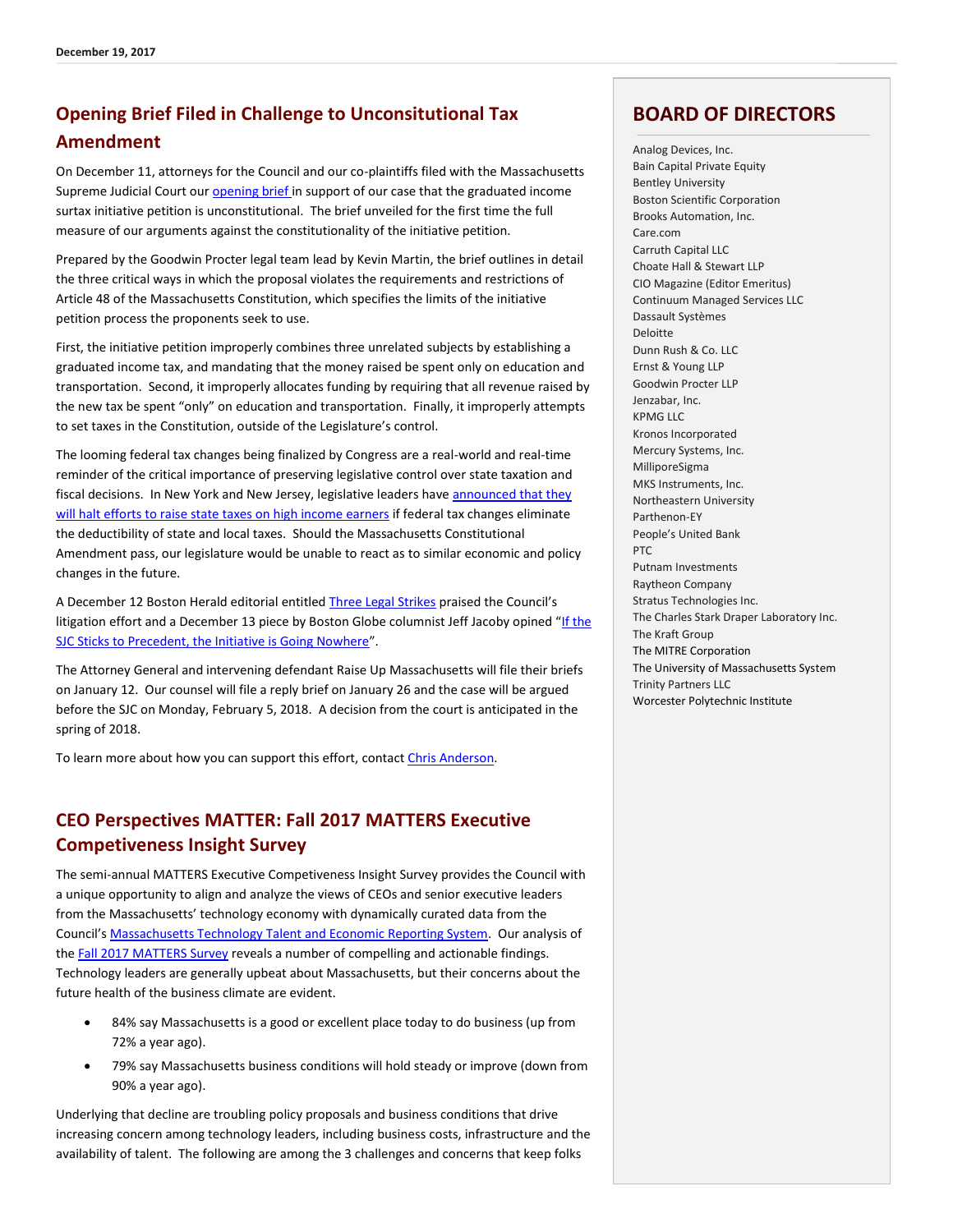up at night:

- 77% identify Massachusetts' high costs as the top risk to their business (up from 70% a year ago).
- Just 16% "strongly agree" that the quality of Massachusetts' infrastructure satisfies their business needs.
- 39% of executives agree their business is able to successfully hire for tech positions and only 27% agree strongly that skilled labor is readily available, despite widespread agreement that Massachusetts leads the nation when it comes to the high quality and skill level of Massachusetts workers.

The MATTERS Survey is a key factor in shaping the Council's Public Policy Agenda. You can view the Council's draft 2018 Public Policy Agenda [HERE](http://www.mhtc.org/wp-content/uploads/2017/12/DRAFT-2018-Policy-Agenda-12.13.17.pdf) and contact Mark Gallagher for more information on how you can get involved in the Council's policy development and advocacy efforts.

#### **Proponents Advance Initiatives to 2018 Ballot**

Aside from a ruling that removes the proposed Constitutional Amendment from the ballot, an increasingly aggressive series of special interestbacked policies poised to advance through the State House or closer to appearing on the ballot would likely undercut Massachusetts' continued ability to compete effectively with our peer states for jobs. For example:

On December 7, 7 initiative petitions moved one step closer to appearing on the 2018 statewide ballot when proponents submitted more than the minimum 64,750 voter signatures to the Secretary of State in order to qualify. Three questions are of particular significance to the state's competitiveness and fiscal stability:

- Mandatory employer-funded paid family and medical leave;
- $\bullet$  \$15 minimum wage; and
- Reduce the sales tax from 6.25% to 5%.

The Council is concerned about the negative economic and fiscal impacts these ballot initiatives would have if approved. The paid leave requirement could impose more than \$1B in new annual costs on employers, costs they don't face in other states. (67% of MATTERS Survey respondents believe the proposed initiative petition to mandate employer-funded paid family and medical leave would negatively affect the business climate if passed in 2018.) The sales tax rate reduction would reduce annual state revenues by \$1.3B in an era of recurring state budget shortfalls and revenue volatility.

With less than a year until the election, voter support for several of the initiatives appears strong. A November 2017 poll by WBUR found 82% of voters support the paid leave proposal and 69% support the sales tax reduction.

|                                 | Paid Family<br>Leave | <b>Millionaires</b><br>Tax | Sales Tax<br>Cut |
|---------------------------------|----------------------|----------------------------|------------------|
|                                 |                      |                            |                  |
| <b>Total Support</b>            | 82%                  | 76%                        | 69%              |
| Strongly support                | 58%                  | 54%                        | 47%              |
| Somewhat support                | 24%                  | 22%                        | 22%              |
| <b>Total oppose</b>             | 12%                  | 19%                        | 20%              |
| Somewhat oppose                 | 6%                   | 8%                         | 13%              |
| Strongly oppose                 | 6%                   | 11%                        | 7%               |
| Don't Know / Refused (not read) | 5%                   | 5%                         | 11%              |

# **Create a Workplace to Strengthen How You Recruit and Retain U.S. Military Veterans and National Guard Employees**

The Mass. High Tech Council and a team of members and partners have created a best-in-nation program that leverages the commitment of the Commonwealth to veteran hiring. Council members and all Massachusetts employers are invited to register now to participate free of charge in the New England Tech Vets Veteran Ready Employer Education and Certification Program.